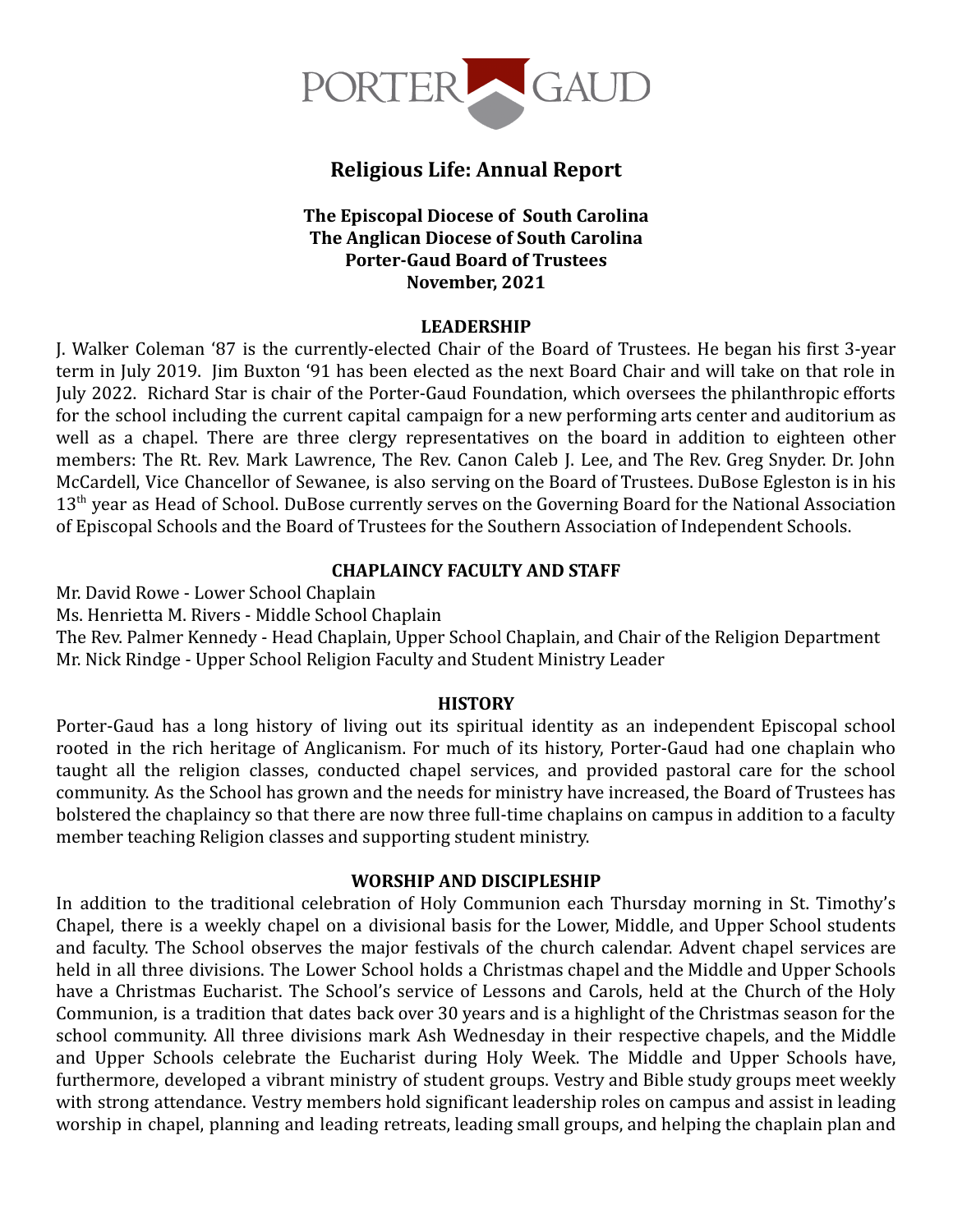refine weekly chapel services. The chaplains continue to develop this ministry and are discussing service opportunities, and how to develop a sequential curriculum for student spiritual growth.

#### **ACADEMICS**

Porter-Gaud offers Godly Play and character education curricula in the Lower School that focus on the major stories of the Bible in tandem with selected virtues each month. In Middle School, the character education thread is developed curricularly in 5th and 6th grade in C. S. Lewis's *Narnia* novels, Bible stories, and through Advisory, Chapel, and other divisional programming. Eighth graders take a survey course of the Old Testament. The Upper School features a required course in the New Testament and Ethics and an elective on the writings of C. S. Lewis. The Upper School Department of History curriculum includes World Religions as an elective every other year.

#### **SERVICE**

Porter-Gaud has an active community service program through which students volunteer thousands of hours annually to assist various agencies throughout the Lowcountry. Service opportunities are available with agencies working with at-risk and special-needs children, environmental and animal welfare, health and senior-adult issues, and hunger and poverty needs.

#### **RELIGIOUS LIFE SINCE MARCH 2020**

The Covid-19 pandemic necessitated numerous changes for the school, including religious life. For much of the time, education was fully or partially virtual, and weekly teaching hours were reduced. Similarly, the inability to hold large gatherings necessitated a shift in conducting chapel services. Middle School chapels were run virtually. Lower School chapels were held by grade level in the gym, or, when weather permitted, outside. Upper School services were conducted virtually by grade level. At the outset of the pandemic, when the school operated entirely virtually, chaplains produced devotional videos for students that found appreciation by their families and even wider audiences. This Fall, as vaccination rates among eligible members of our community continued to rise and student/faculty case numbers remained at a reasonable level, we have been able to resume our programming that preceded the pandemic with only minor alterations. Chapels are - at all levels - once again in-person in the auditorium. Vestry and Bible study gatherings have resumed and are picking up momentum, and religious education courses are operating as normal with proper masking and social distancing. While the pandemic is clearly challenging, it has brought opportunities for chaplains to offer significant ministry to students, their families, staff, administration, and faculty.

#### **PORTER-GAUD MISSION STATEMENT**

Porter-Gaud is an Episcopal, coeducational, independent, college preparatory day school. We acknowledge the sovereignty of God, recognize the worth of the individual, and seek to cultivate a school community that endows its citizens with a foundation of moral and ethical character and intellect. Porter-Gaud fosters a challenging academic environment that honors excellence in teaching and learning, respects differences, expects honesty, and applauds achievement. The school strives to create an environment that nurtures and protects what we value most in our children: their faith, their curiosity, their talents, their integrity, their humanity, and their dreams.

#### **EPISCOPAL IDENTITY AT PORTER-GAUD**

As an Episcopal school, Porter-Gaud stands on the foundation of Anglican theology rooted in the Scriptures and expressed in the Book of Common Prayer. Because the school community is inclusive and diverse, we cultivate a climate of respectful dialog in matters of faith. The School respects different faith